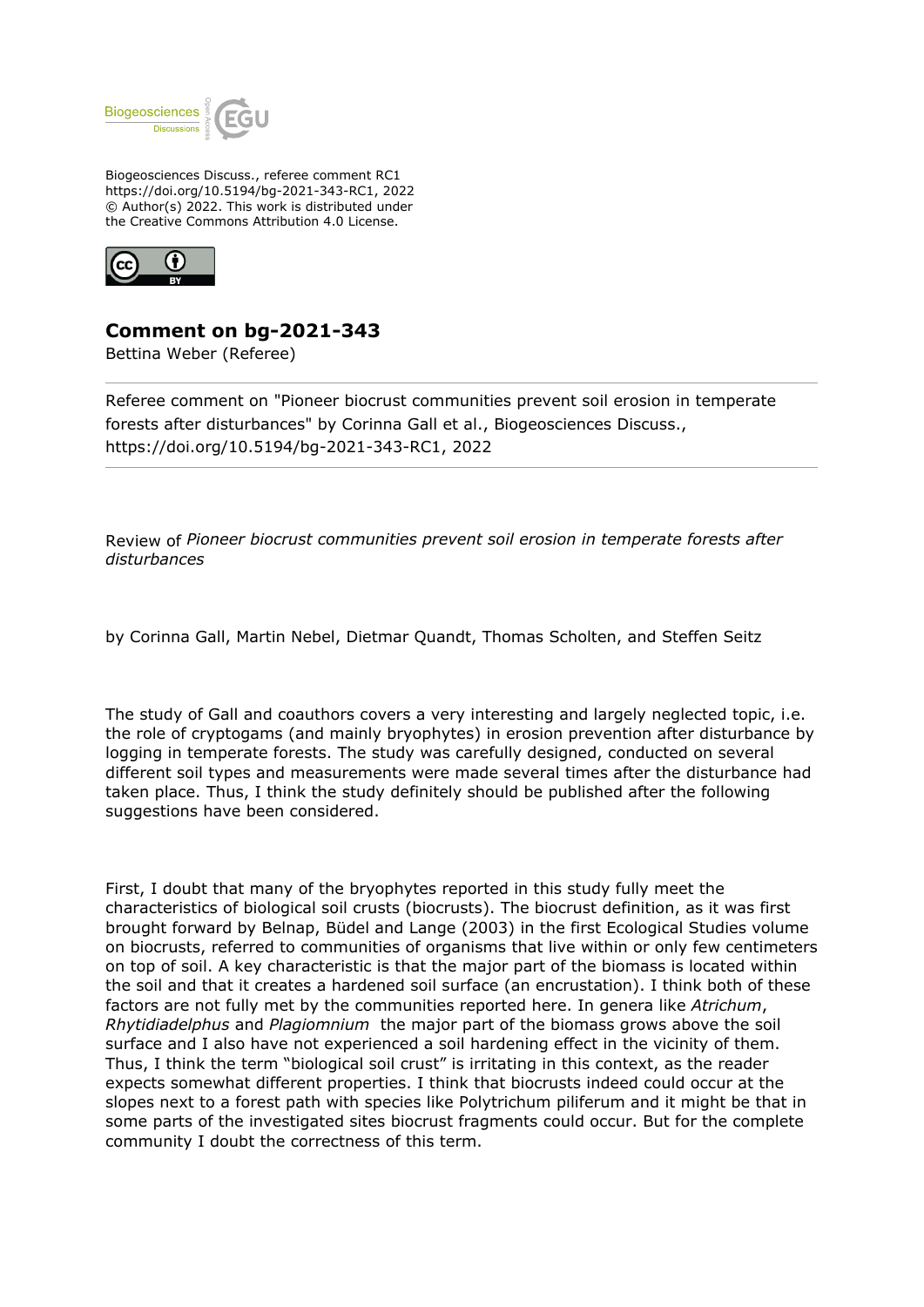However, I do not see that as a deficit of this study at all. The authors could describe the studied communities as bryophyte or cryptogam communities and they could discuss the similarities and differences between biocrusts and their study objects. I think it also is relevant that not only biocrusts, but cryptogam communities in general are highly relevant for a variety of functional ecosystem processes and the present study shows this clearly once more.

Second, I think the illustrations in this manuscript could be improved. In section 3.1.1 the composition of bryophytes is explained, but the taxa are only listed in a table and the taxonomic composition is not graphically displayed. I think this is urgently needed and would clearly improve the comprehensibility of the results. In figures 2 and 3 the line diagram is not the correct way to illustrate the results, as there are no data available for the times between the measurements. For this type of data, box-whisker plots are correct, as they have also been used in the subsequent figures. In figure 3, the signatures are difficult to be separated from each other; I think this could be improved regarding form and color. In all plots where sampling was conducted at different times, the statistics should be added in order to illustrate which changes were statistically significant.

Third, the naming of the plots could be improved. The names of the different forests do not mean anything to the reader. I think it would be better to name the plots e.g. according to the parent material, soil type and/or texture or to just give them numbers. This would be particularly helpful, as you explain later that the substrate indeed had an effect on the observed vegetation.

Fourth, I think it might be irritating to name only the month of sampling. It would be clearer if you name them e.g. as Mar19, Jul19, Oct19, Feb20

Fifth and finally, the language needs to be carefully and thoroughly checked throughout the manuscript. Beyond minor mistakes, which are not a big issue, there are also sentences where the meaning remains unclear. Thus, careful and thorough language editing is urgently needed before final publication could be considered.

These language problems cause problems like the following one:

In line 143-145 it is written that "Four ROPs were placed in the WT and the CT in every skid trail ( $n = 32$ ), and two ROPs in the undisturbed forest soil (UF) next to every skid trial site  $(n = 8)$ ." This is not clear. Does it mean that on every skid trail four ROPs were installed? This would mean that there were 4 skid trails in total? Does it mean 4 skid trails each at WT and CT? This needs to be clarified. Also the rainfall simulation numbers given in the following sentence are not clear. I think a thorough language check will help to also clarify these issues.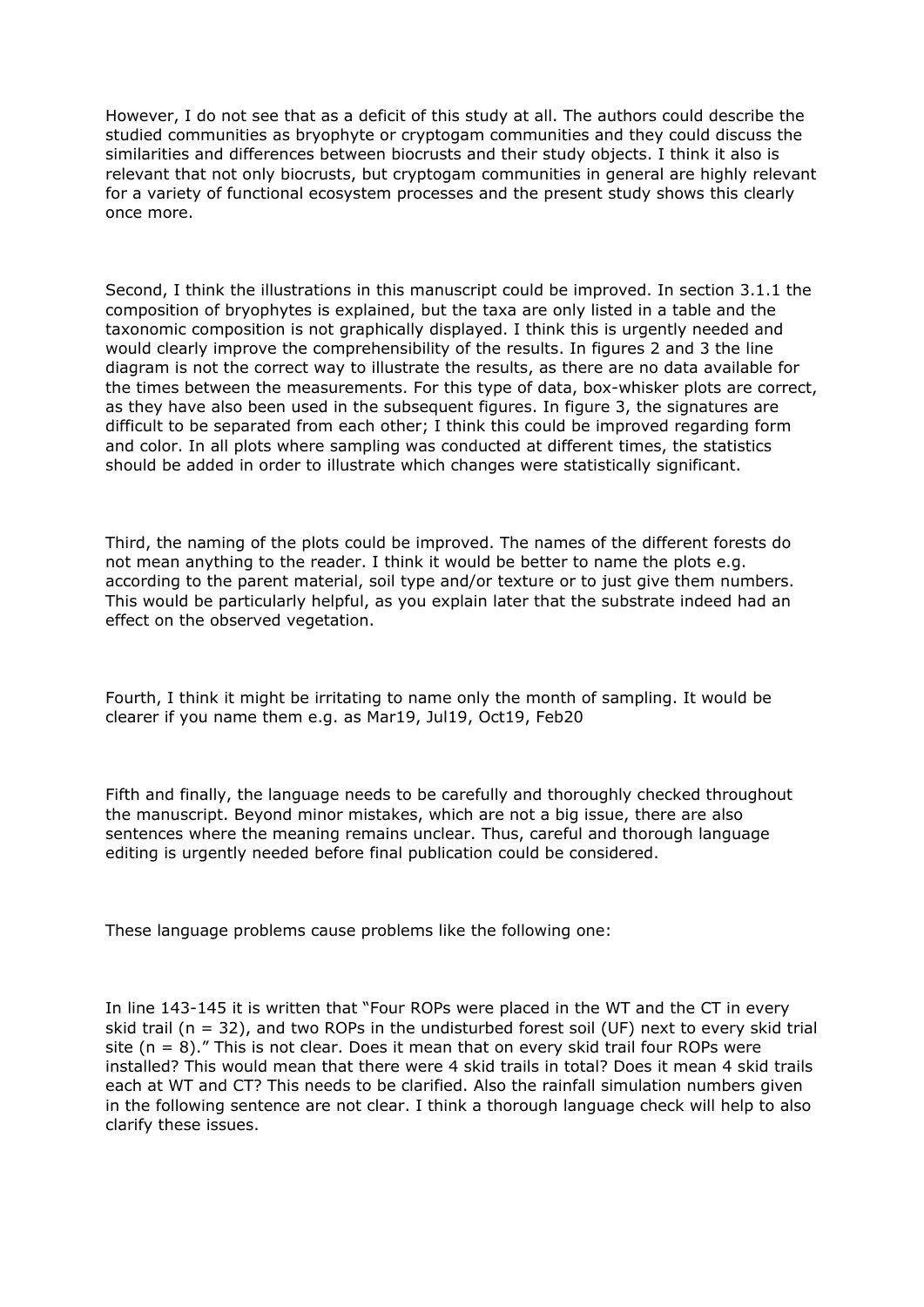Besides that, I observed the following minor issues:

Line 35-37: In this sentence there are several language style problems. I would suggest to reformulate it in the following way: The most prominent soil loss occurs in agricultural environments, and thus a considerable part of relevant research is conducted in these habitats.

Line 46-47: here I think you want to say "The most important reason for this is soil compaction and reduced infiltration rates **caused** by heavy machines used for timber harvesting"

Line 48: significantly

Line 55: exchange "which" by "that"

Line 60: "These" instead of "those"

Line 75: As most studies investigating the impact…

Line 80-81: This sentence is upside down. 'Pioneer biocrust communities could provide benefits' or 'the soil benefits from biocrusts'

Line 114: The skid trails show no geological formation, but the underlying rocks and soil do. Please adapt wording

Line 119: formed by extensive periglacial processes…

Line 125-127: There are several abbreviations that need to be explained: Ad-hoc-Ag Boden, Iuss Working Group Wrb, WRB Tool

Line 148: A rainfall intensity of 45 mm does not make sense. I think you speak of a rainfall intensity of 90 mm  $h^{-1}$ , applied over a duration of 30 minutes